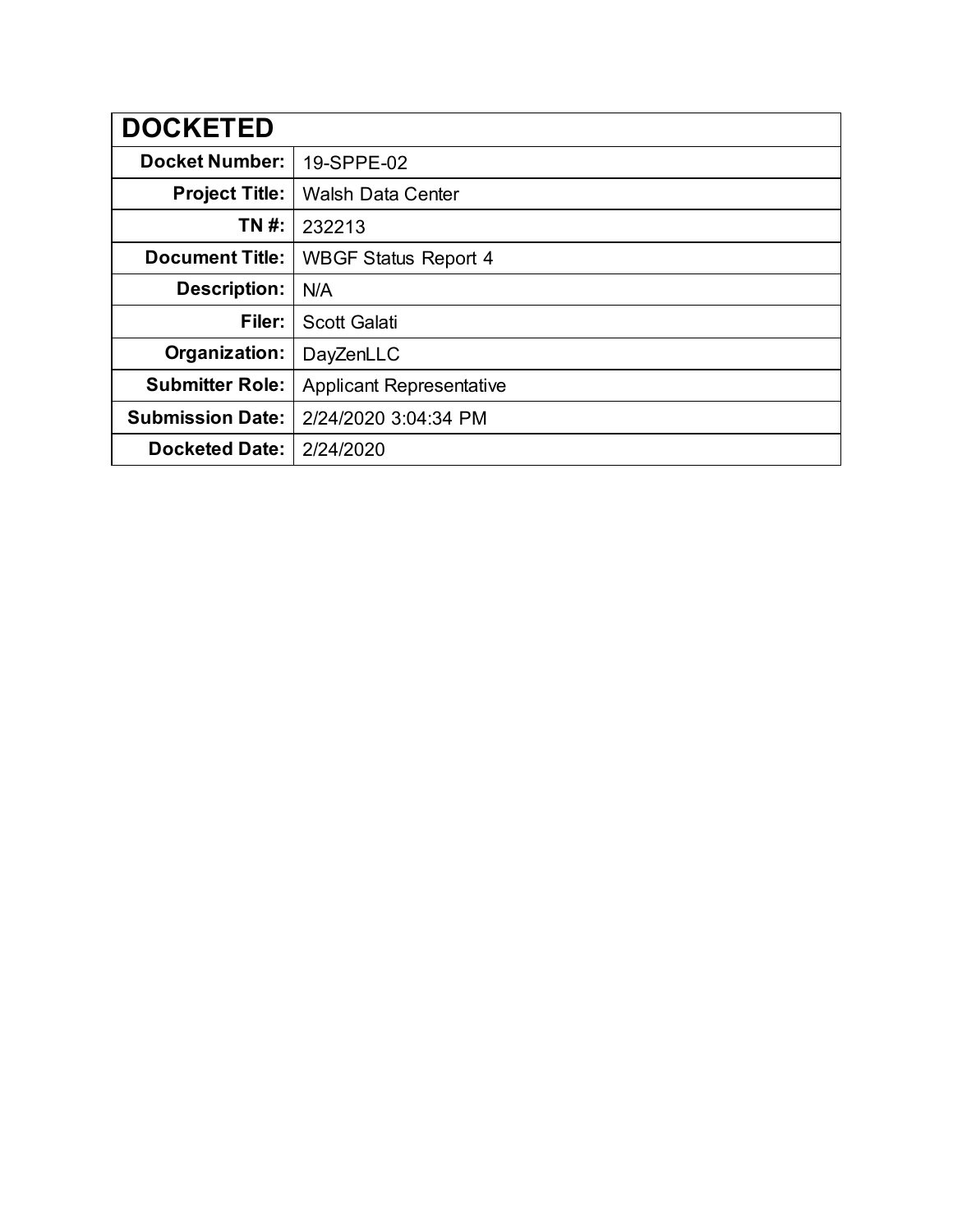Scott A. Galati **DAYZEN LLC** 1720 Park Place Drive Carmichael, CA 95608 (916) 441-6574

## STATE OF CALIFORNIA

## Energy Resources Conservation and Development Commission

| In the Matter of:                                                   | DOCKET NO: 19-SPPE-2             |
|---------------------------------------------------------------------|----------------------------------|
| Application For Small Power Plant<br>Exemption for the WALSH BACKUP | <b>651 WALSH PARTNERS, LLC'S</b> |
| <b>GENERATING FACILITY</b>                                          | SUPPLEMENTAL STATÚS REPORT       |

651 Walsh Partners, LLC (WP, LLC) in accordance with the Notice of Committee Conference and Order on Hearings (TN 232041), dated February 14, 2020, hereby files its Status Report in advance of the Status Conference scheduled for February 26, 2020. WP, LLC has received all City Approvals that can be obtained prior to the Commission issuing the Final Decision on the Small Power Plant Exemption.

WP, LLC has reviewed the recently published Staff Proposed IS/MND and agrees with the conclusions and measures contained therein. WP, LLC is ready and anxious to proceed to evidentiary hearing. The Committee Schedule currently has the PreHearing Conference and Evidentiary Hearings on different days. In order to receive a Final Decision on the SPPE as soon as possible, WP, LLC respectfully requests that the Committee Schedule a joint PreHearing Conference and Evidentiary Hearing as soon after the close of the comment period on the IS/MND.

WP, LLC is prepared to discuss the schedule at the upcoming Status Conference.